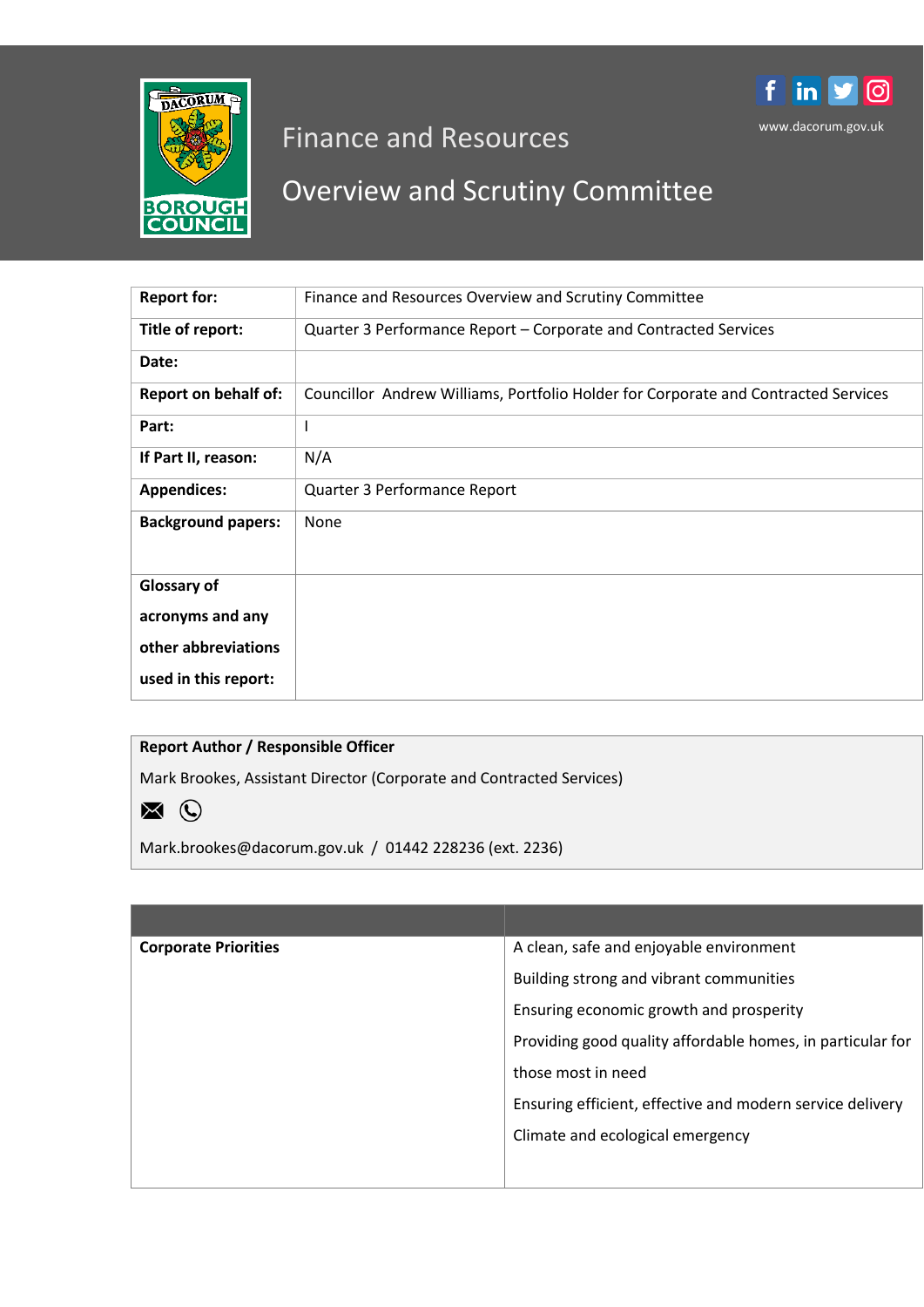| <b>Wards affected</b>                         | All                                               |
|-----------------------------------------------|---------------------------------------------------|
| Purpose of the report:                        | To provide Members with the performance           |
|                                               | report for quarter three in relation to Corporate |
|                                               | and Contracted Services.                          |
| Recommendation (s) to the decision maker (s): | That Members note the report.                     |
| Period for post policy/project review:        | Quarterly                                         |

- 1. Members will find enclosed with the report the Inphase performance data for Corporate and Contracted Services, which are under the sections headed Legal and Corporate Services and Procurement and Contracted Services.
- 2. The only Operational Risk which falls within this area is CE\_R01 Failure to deliver successful elections and there have been no changes to this risk during the second quarter.
- 3. The services included in this report are those services which fall under the Assistant Director (Corporate and Contracted Services), which are Legal, Licensing, Corporate Support (which includes the combined teams of Members Support, Electoral Registration and Corporate Support) and Procurement and Contracted Services.

# **The Legal Team**

4. The Legal team frequently represent the Council in the courts and tribunals, leading on injunctions, prosecutions and defending employment tribunal cases and judicial review proceedings. In the last quarter the Legal team presented the following cases in court:-

| <b>Matter</b>                    | <b>Client/type</b>   | <b>Case Detail</b>                                                                                    |
|----------------------------------|----------------------|-------------------------------------------------------------------------------------------------------|
| Taxi<br>Licensing<br>prosecution | DBC - v- Zahoor Khan | Listed at St Albans Mags Court on 24th<br>November 2021                                               |
|                                  |                      | No Insurance offence £150.00                                                                          |
|                                  |                      | Endorsement on licence - 6 points                                                                     |
|                                  |                      | 7 March offence £80, 8 March offence<br>£80, 13 March offence £80.00, V.S=<br>£34.00 Costs of £600.00 |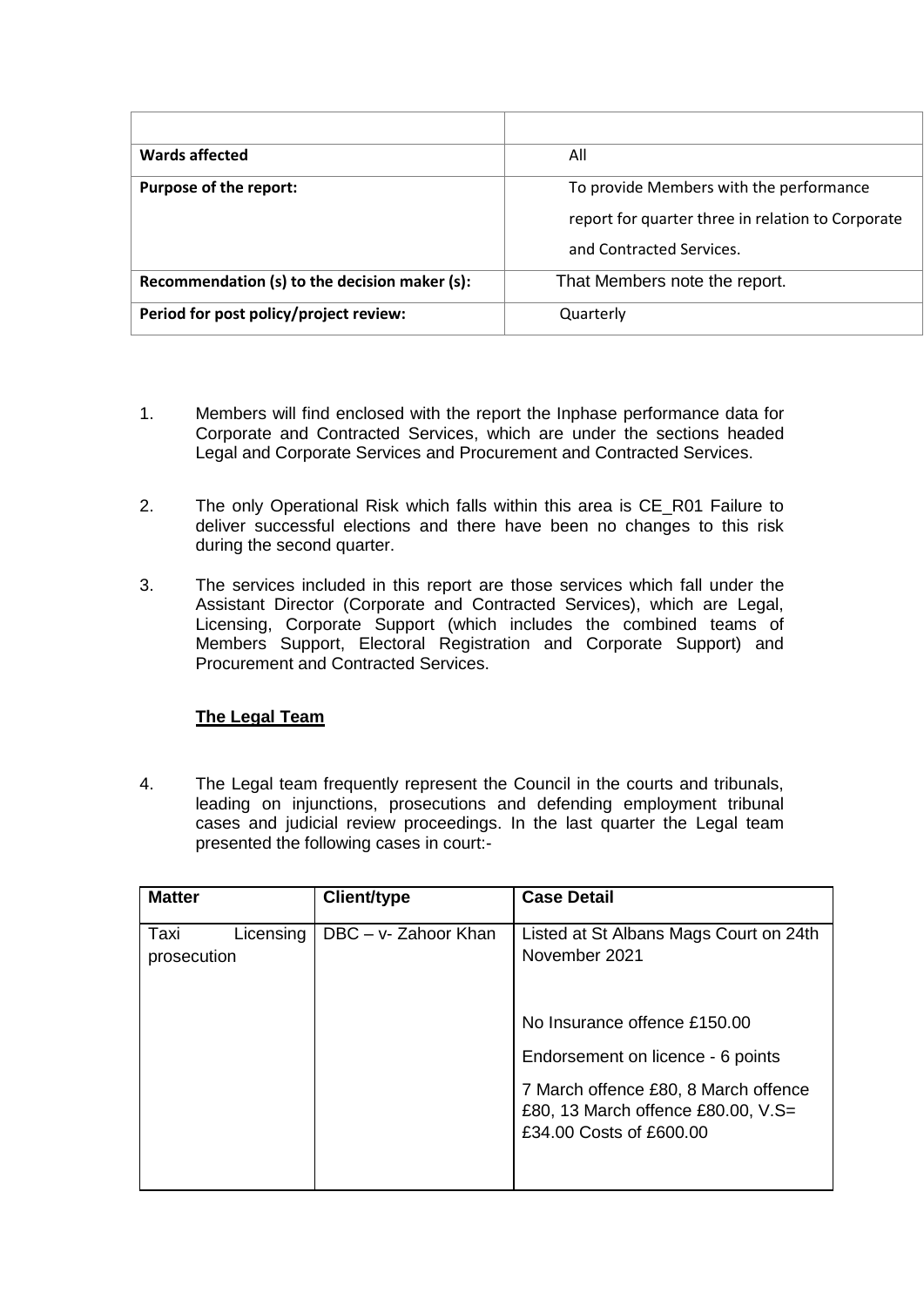|                           |                       | Total: £1,024                            |
|---------------------------|-----------------------|------------------------------------------|
|                           |                       |                                          |
|                           |                       |                                          |
| Environmental             | DBC - v Rupert Brown  | Listed at St Albans Mags Court on 10     |
| Health -- Fly-tipping     | trading as RB Fencing | November 2021                            |
|                           |                       |                                          |
|                           |                       | Fine: £6000,                             |
|                           |                       | Victim surcharge: £170                   |
|                           |                       | Costs: £2,500.                           |
|                           |                       |                                          |
|                           |                       | <b>Total: £8670</b>                      |
|                           |                       |                                          |
| Environmental             | R (via DBC) – $v -$   | Breach of health and safety resulting in |
| Health - Health &         | Dacorum Sports Trust  | two incidents where service users fell   |
| <b>Safety Prosecution</b> |                       | from a climbing wall and sustained       |
|                           |                       | injuries.                                |
|                           |                       |                                          |
|                           |                       | Matter heard at Peterborough Crown       |
|                           |                       | Court on 17/12/2021 -                    |
|                           |                       | Defendants fined £33,333.                |
|                           |                       | Victim surcharge £170                    |
|                           |                       | Costs £41,953.70                         |
|                           |                       |                                          |
|                           |                       | Total: £75,456.70                        |

# **The Licensing Team**

- 5. Key updates for the team are as follows:
	- $\bullet$  On 30<sup>th</sup> November 2021 Licensing Enforcement Policy and Sex Establishment Licensing Policy were considered by the Licensing and Health and Safety Enforcement Committee. The reviewed policies were agreed in full and set to be implemented.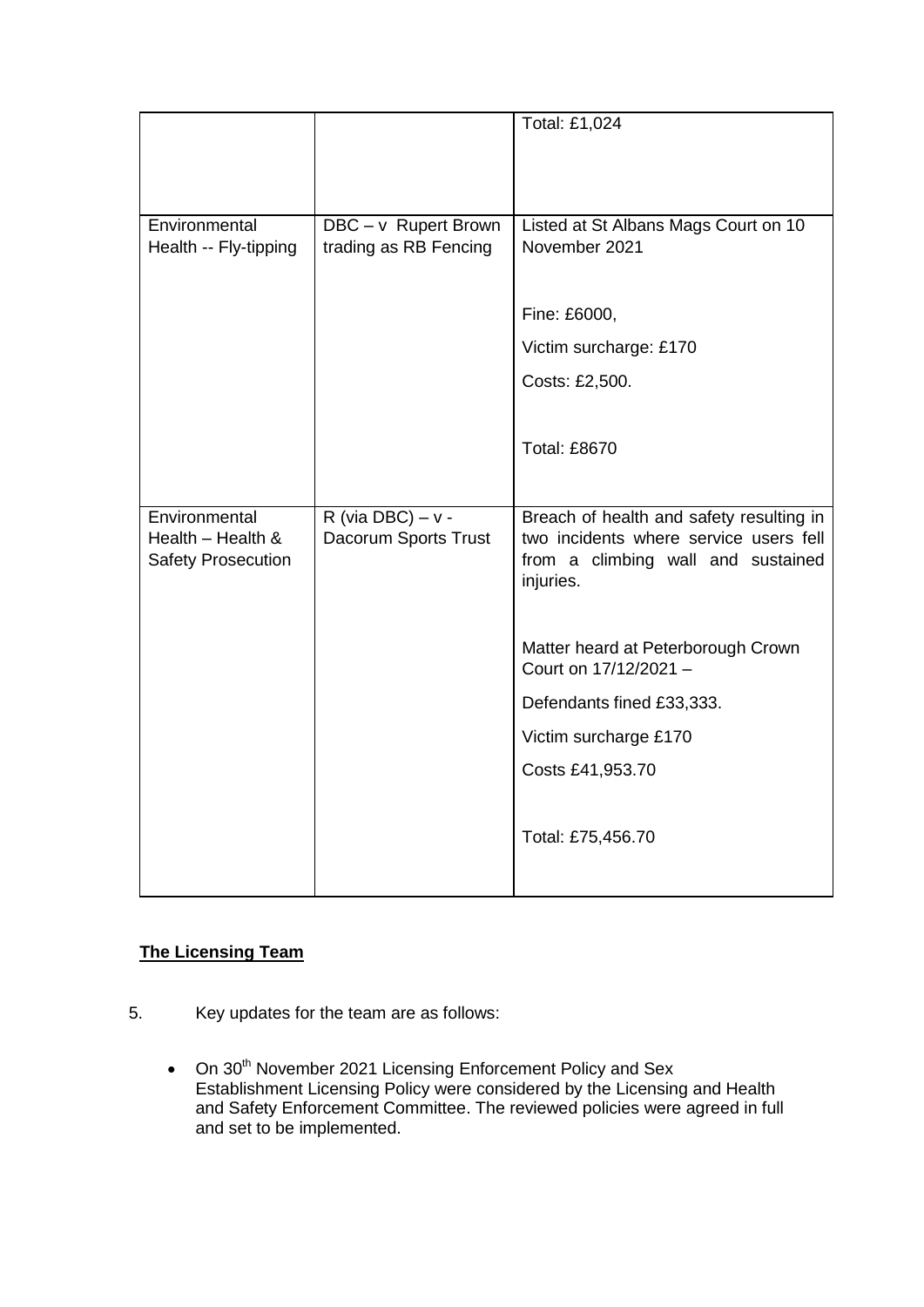- On  $7<sup>th</sup>$  December 2021 the Licensing Committee considered an application for a new premises licence. There were objections to this by a local resident and four residents who were in favour of the application. After hearing all the evidence and after due deliberation the Licensing Committee granted the Premises Licence in full.
- In respect of Hackney Carriage and Private Hire drivers, six strikes were issued against drivers who had infringed the regulations in respect of parking vehicles unattended on a taxi rank and a private hire vehicle using a taxi rank to park while shopping. A further strike was issued for a hackney carriage operating without a roof sign.
- There have been several Temporary Event notices and other licenses issued by staff and two officers have been kept busy with Animal Licensing visits and renewal applications. Also there is a review and change to the Animal Licence procedure that will come into force in January 2022 so officers are involved in updating licence holders and the Council web pages.
- We were unable to recruit to the vacancy of Licensing Team Leader and an interim member of staff was appointed.

# **Corporate and Democratic Support**

- 6. During Quarter 3, Corporate and Democratic Support carried out the following:-
- Supported 20 committees (including agendas & minutes)
- Supported 12 corporate meetings
- Processed 5 Portfolio Holder Decisions
- Processed 5 Officer Decisions
- Delivered 2 Member Development sessions;
	- $\triangleright$  1<sup>st</sup> November- Licensing training part 1
	- $\triangleright$  4<sup>th</sup> November Licensing Training part 2

#### **Mayoralty**

During Q3, the Mayor's Office had a number of exciting upcoming event opportunities – which are listed below:

 Remembrance Sunday took place in November, after two years of being unable to go ahead. The event had a huge turnout and was a great success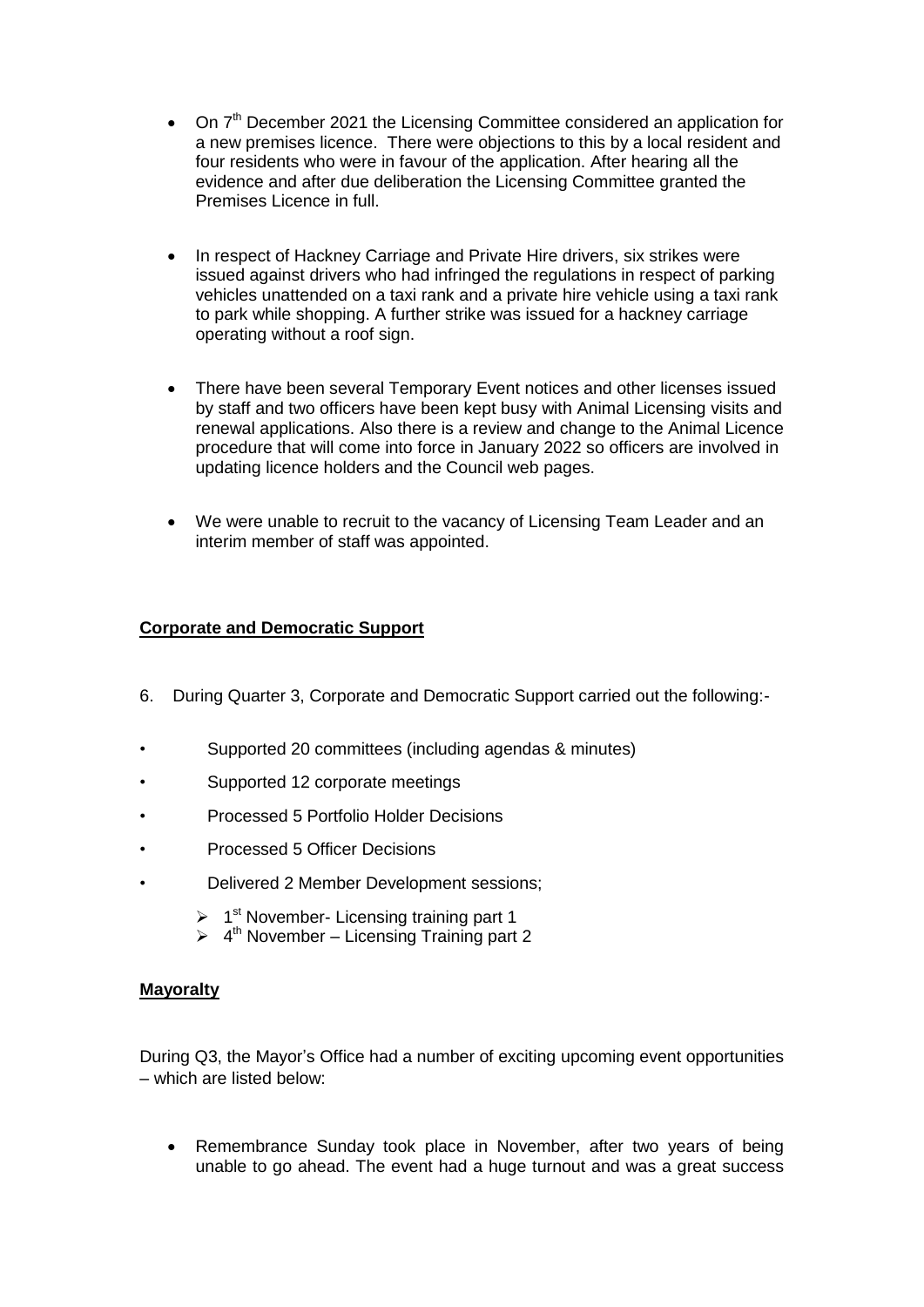within the community. The Mayor's Office had to take more responsibility from previous years, due to the DSAG changes and requirements needed within the Borough.

- In November, proposals were underway for the Queens Platinum Jubilee (which will be taking place in June). The proposals needed to be finalised and pitched forward to SLT, ensuring that the event tied in with the Bruno Peek Foundation outlines and the community.
- The transfer of Armed Forces Day was confirmed from the Community Partnership team to the Mayor's Office. The event also takes place in June and is for around 3,000 – 5,000 people. After designing a pitch and getting approval through Cllr. Banks, the event planning begun and was underway.
- Invitations and planning began for the Mayors upcoming Civic Dinner.
- The Mayor attended the DENS annual sleep out alongside Cllr. Griffiths (as this is his chosen charity). The event raised over £50,000 and was a huge success.
- We received confirmation that the Tring Park Musical would be going ahead and began marketing ticket sales for this event, as a community fundraiser towards the Mayors chosen charity, DENS.

# **Digital Print & Post Room**

During Qtr 3 the team;

- Processed and franked a total of 72,805 outgoing mail items, at a total cost of £34,513.68 (includes HVCCG & CAB which is recharged)
- Processed 718 cheque transactions and 14 cash receipt transactions
- Facilitated weekly **Confidential waste** collections to following total weights:
	- $\circ$  The Forum 1770 kg
	- o Cupid Green Depot 138 kg

In addition;

Arranging external courier deliveries of ICT equipment to addresses of employees working from home outside the borough.

Arranging in-house courier deliveries of ICT equipment within the borough.

Printing of all external mail for all departments

Various incoming post items being electronically sent to recipients not using Information@Work

#### 7. **Electoral Services**

#### **Electoral Registration**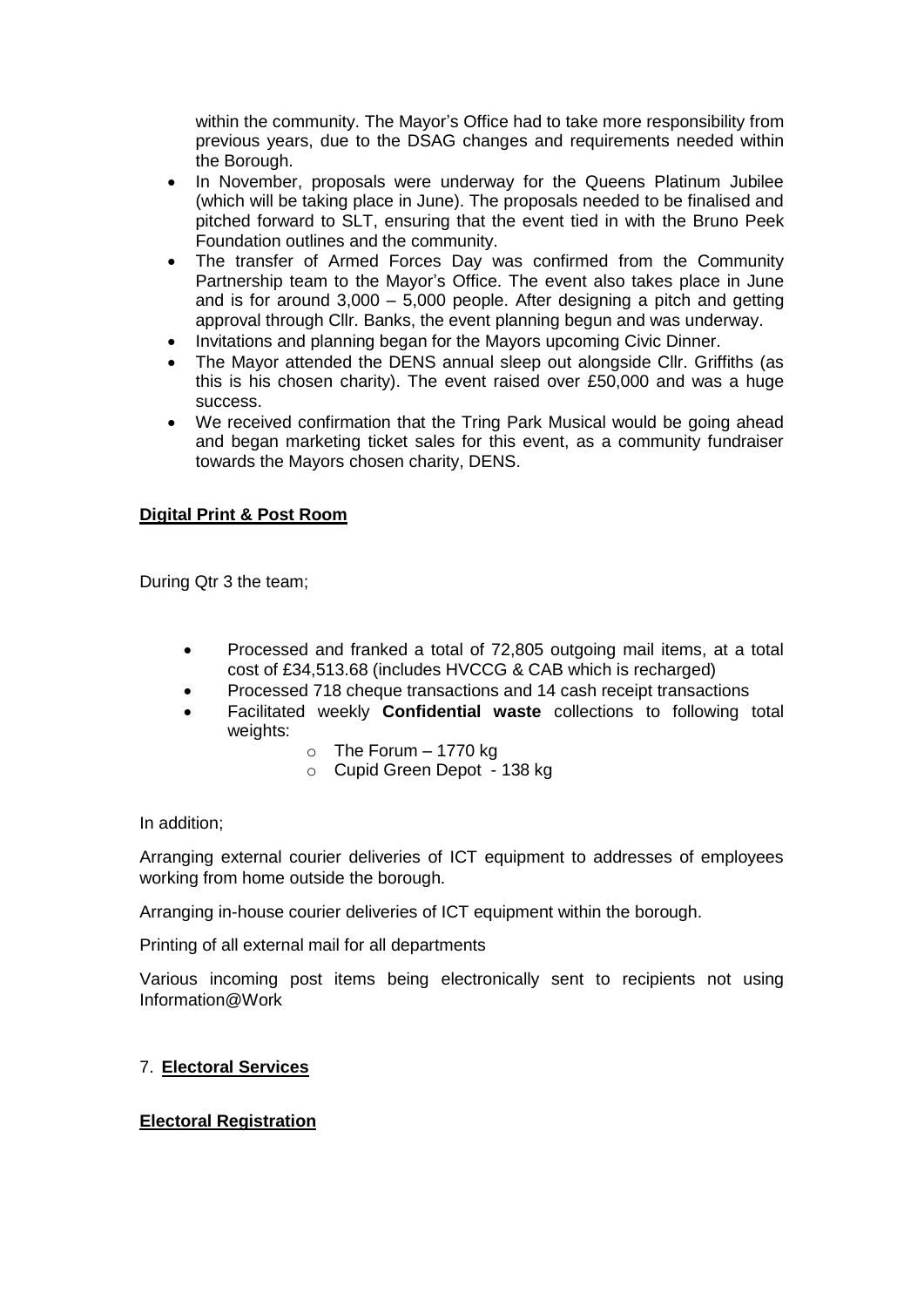Throughout Q3 the Electoral Registration Team do not issue updates to the register due to the forthcoming annual canvass, therefore the below amendments are for December only.

| ➤ | Changes          | 30  |
|---|------------------|-----|
| ↘ | <b>Deletions</b> | 308 |
| ↘ | Additions        | 151 |
| ↘ | Movers           | 36  |

#### Annual Canvass

Throughout Q3 the annual canvass saw the successful completion of the Personal canvass in October, where canvassers called at over 5500 properties. The response rate was 34%. The canvassers all completed their allocated areas on time and in a professional manner. Covid secure precautions were put in place and all PPE equipment required was provided to them.

In addition, the Electoral Services team completed the Telephone Canvass. Due to the volume of calls required and the resources available, calls were prioritised based on the lower response areas for 2020 and those who did not have a personal canvasser allocated to that area this year. Based on the amount of calls made, the response rate was 23%. This is an area for further consideration in 2022 to see if it is a viable exercise compared to the resources required.

The Route 3 canvass was completed and proved to be very successful receiving a 100% return. All forms were processed and many new potential electors were added.

As a result of all of the above canvassing methods, 100's of Invitations to register were issued, returned and processed. Reminders were also sent to those who did not respond.

November was a canvass completion month. Therefore all processing was completed, all final data checks carried out, all pre-publication checks and reporting completed and final preparations for register distribution were concluded.

The team worked extremely hard throughout the whole canvass to ensure all data was accurate, processed on time and maintained a high level of customer satisfaction.

The annual canvass completed on the  $30<sup>th</sup>$  of November 2021 and ended with a 95.3% response rate which is a great achievement and matched the response from 2020.

#### Electoral Register

As part of the data cleansing prior to publication, the team carried out checks on property/elector notes, checked for properties without postcodes, reviewed street lists and contacted anyone who had changed their name who had a postal vote, but had not updated their signature form.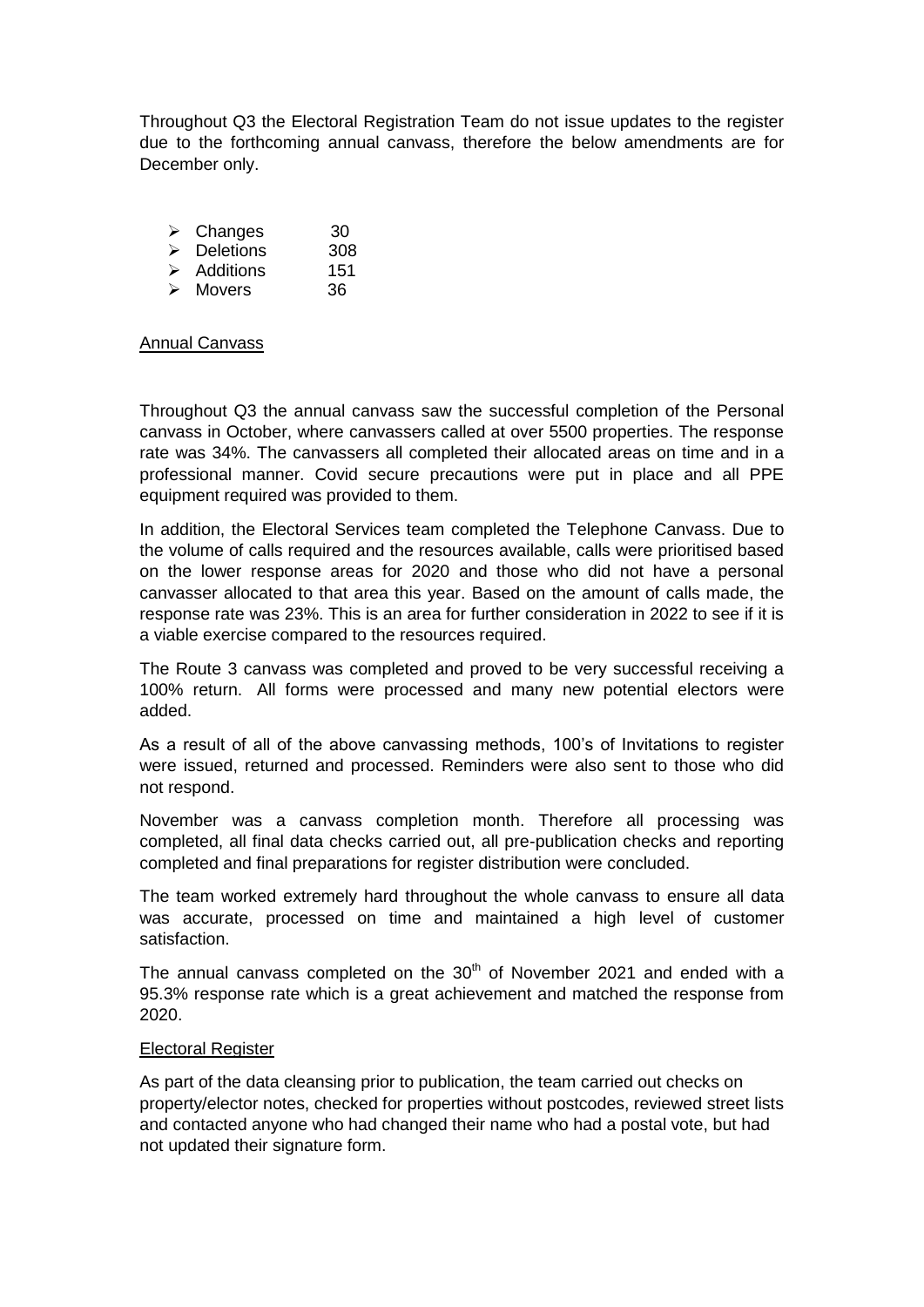The revised 2021 Register of Electors was successfully published on the 1<sup>st</sup> of December. All versions were distributed to those who requested, payments were processed and all hard copies allocated to those who required it.

In addition, further register checks were carried out to help maintain the register, such as: Property classifications, elector markers, names changes for postal voters and proxy validation checks, post publication pre distribution property moves.

The number of new properties to be added to the register has also significantly increased during this period, these have all been included on the register and sent a canvass form.

#### Staff Training

During Q3 the team attended:

- $\triangleright$  The Electoral Commissions training on Performance Standards as a revised set has now been published.
- $\triangleright$  the Association of Electoral Administrators (AEA) training on Boundary Reviews
- $\triangleright$  the Association of Electoral Administrators (AEA) training on Common Challenges at the Count.

The team is continuously updating and refreshing their skills and knowledge and always keep up to date with changing legislation.

# **Elections**

The Notice of Elections for the Berkhamsted West Ward, Berkhamsted Town Council West Ward and Boxmoor Ward were published on the 29<sup>th</sup> of December 2021. This therefore started the statutory election timetable

#### **Election staff database**

A number of checks have been carried out and completed in order to maintain the database. All staff were contacted to ask for further contact information. This will be continually reviewed and monthly updates are now sent to Payroll so they can also maintain the Election Payroll database.

# **Printing tender**

The tendering process for the Elections and Electoral Registration printing contract were carried out and completed during Q3. Following all scoring and checks, the successful bidder was selected (Sci Print Ltd) and an Officer Decision was produced (this is pending approval at the time of writing).

#### 8. **Procurement**

A number of procurement exercises and projects have been ongoing:

- Paradise Fields New Build Scheme (£15.5m / 2 years)
- Asbestos removal contract for Housing (£1m / 4 years)
- Temporary Agency Staff (still scoping the procurement but estimated to be £2m per annum)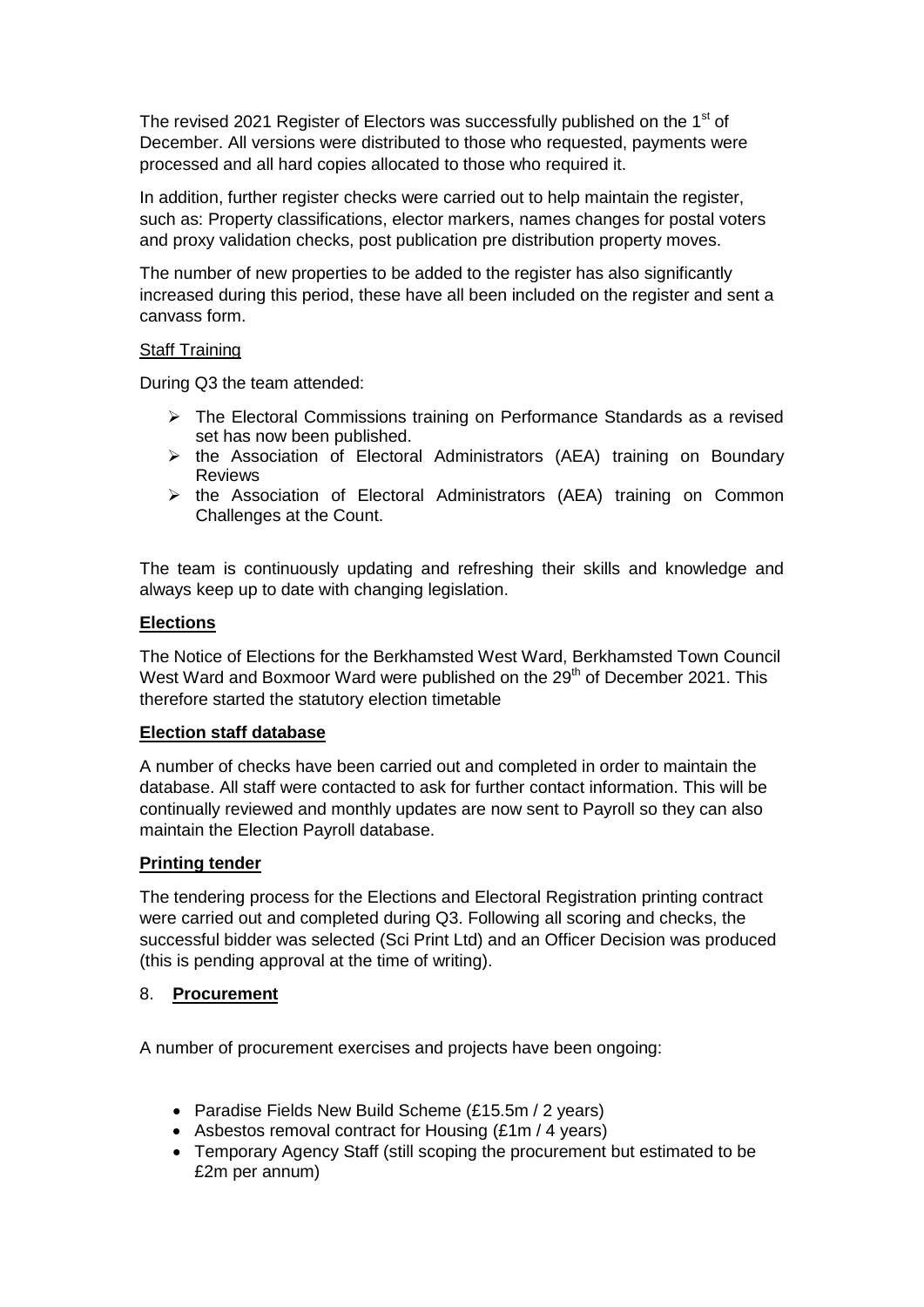- Stair lift contract for Housing Properties (£900k / 5 years)
- Telecoms renewal contract (still scoping the procurement but estimated to be £70k per annum)
- Purchase of Light Commercial Vehicles (£1.007m / 4 years)
- Rossgate Shops Window Replacement (£300k / 3 months)
- Fire Safety work to Housing Properties (£12m / 4 years)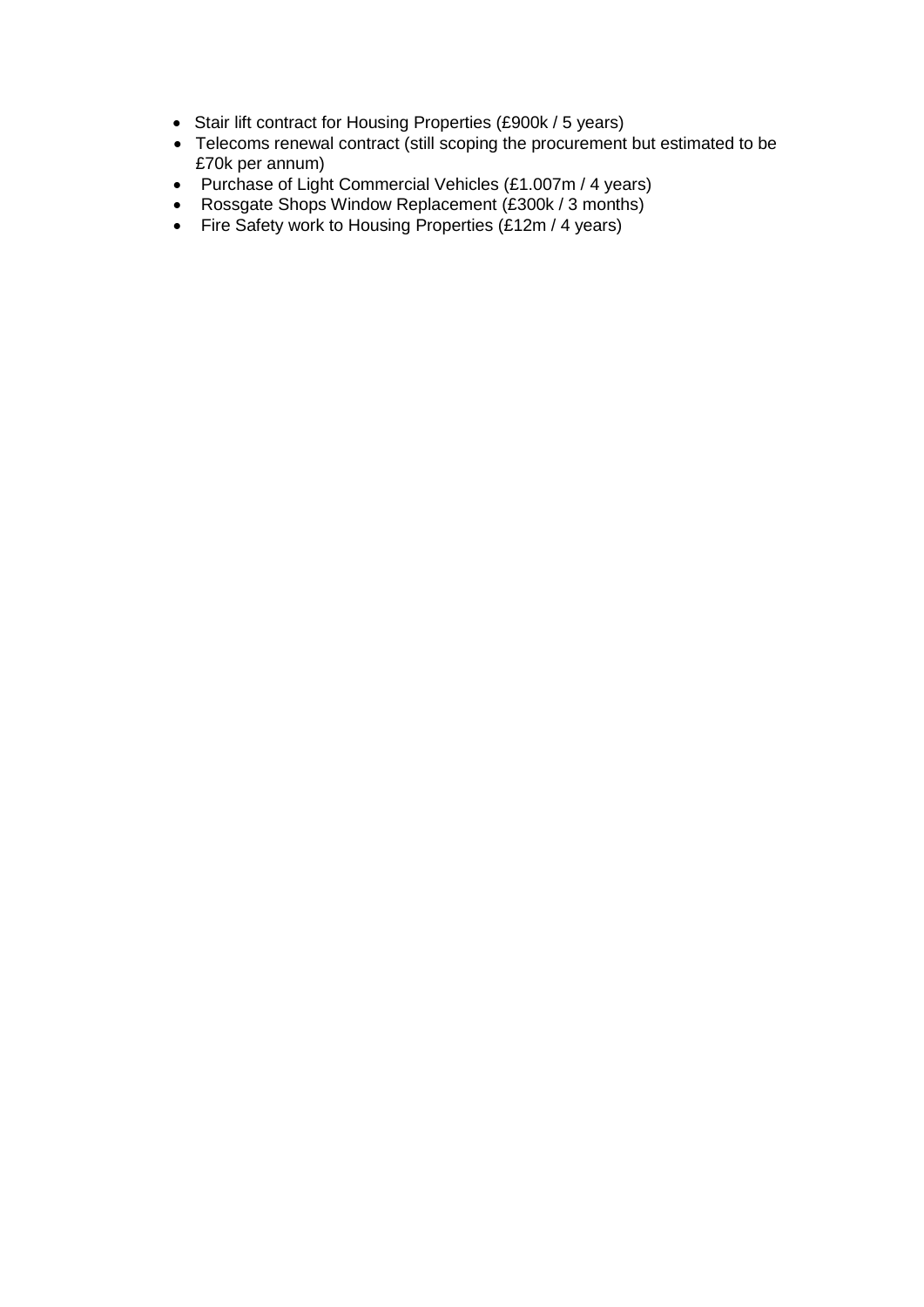# 9. **Parking Services**

The Covid-19 pandemic continues to have negative impact on usage in Council owned car parks and this has had a significant impact on the number of parking sessions and Penalty Charge Notices being issued, both of which have financial implications.

# Parking Sessions

| 2021/22           | Apr.   | May    | Jun    | Jul    | Aug    | <b>Sep</b> | Oct    | <b>Nov</b> | Dec    | Jan | Feb | Mar |
|-------------------|--------|--------|--------|--------|--------|------------|--------|------------|--------|-----|-----|-----|
| On street         | 11,499 | 11,964 | 12,806 | 13,388 | 11,553 | 11,908     | 11,350 | 10,432     | 9,190  |     |     |     |
| <b>Off Street</b> | 59,941 | 67,054 | 68,143 | 70,854 | 68,332 | 65,756     | 69,302 | 70,389     | 75,213 |     |     |     |
| <b>Total</b>      | 70,527 | 79,018 | 80,949 | 84,242 | 79,885 | 77,664     | 80,652 | 80,821     | 84,403 |     |     |     |

| 2020/21           | Apr    | May    | Jun    | Jul    | Aug    | Sep    | Oct    | <b>Nov</b> | Dec    | Jan | Feb | Mar |
|-------------------|--------|--------|--------|--------|--------|--------|--------|------------|--------|-----|-----|-----|
|                   |        |        |        |        |        |        |        |            |        |     |     |     |
| On street         | 2,066  | 3,005  | 7,870  | 12,737 | 11,756 | 13,481 | 13,178 | 9,841      | 8,429  |     |     |     |
| <b>Off Street</b> | 12,941 | 19,988 | 39,723 | 58,406 | 78,878 | 67,757 | 71,987 | 30,318     | 76,532 |     |     |     |
| <b>Total</b>      | 15,007 | 22,993 | 47,593 | 71,143 | 90,634 | 81,238 | 85,165 | 40,159     | 84,961 |     |     |     |

| 2019/20           | Apr <sub></sub> | May     | Jun     | Jul    | Aug    | Sep    | Oct    | <b>Nov</b> | Dec.   | Jan | Feb | Mar |
|-------------------|-----------------|---------|---------|--------|--------|--------|--------|------------|--------|-----|-----|-----|
| <b>On street</b>  | 16,817          | 17.681  | 17,184  | 18,048 | 16,144 | 16,252 | 17.774 | 17.423     | 16,756 |     |     |     |
| <b>Off Street</b> | 97,975          | 105.540 | 102,656 | 90,347 | 88,084 | 87,541 | 88,121 | 86,099     | 89,501 |     |     |     |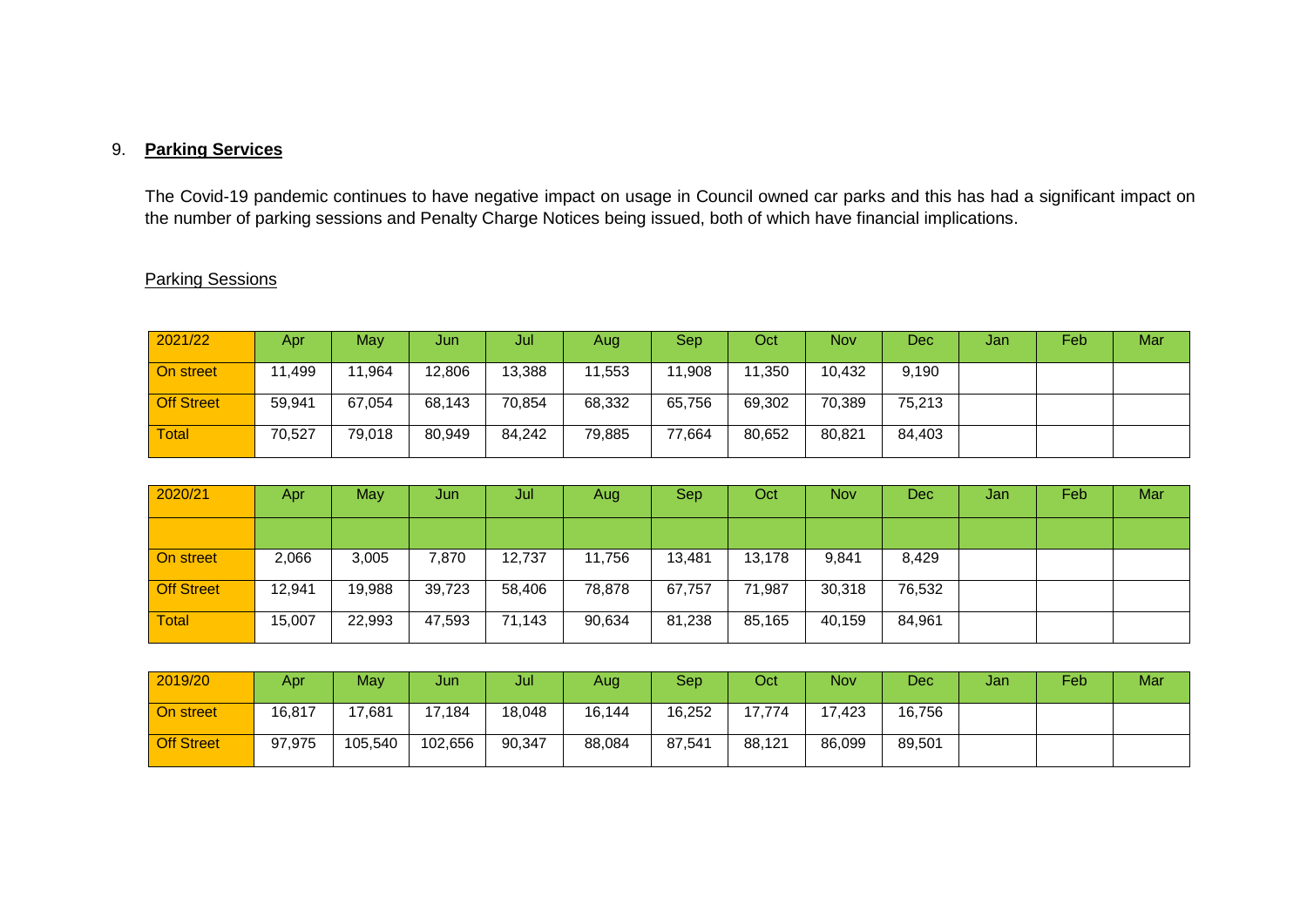| Total             | 114,792   | 123,221   | 119,840   | 108,395   | 104,228   | 103,793   | 105,895   | 103,522    | 106,257    |     |      |     |
|-------------------|-----------|-----------|-----------|-----------|-----------|-----------|-----------|------------|------------|-----|------|-----|
|                   |           |           |           |           |           |           |           |            |            |     |      |     |
| <b>Difference</b> | Apr       | May       | Jun       | Jul       | Aug       | Sep       | Oct       | <b>Nov</b> | <b>Dec</b> | Jan | Feb. | Mar |
| On street         | $-5,318$  | $-5,717$  | $-4,378$  | $-4,660$  | $-4,591$  | $-4,344$  | $-6,424$  | $-6,991$   | $-7,566$   |     |      |     |
| $\%$              | $-32%$    | $-32%$    | $-25%$    | $-26%$    | $-28%$    | $-27%$    | $-36%$    | $-39%$     | $-45%$     |     |      |     |
| <b>Off Street</b> | $-38,034$ | $-38,486$ | $-34,513$ | $-19,493$ | $-19,752$ | $-21,785$ | $-18,819$ | $-15,710$  | $-14,288$  |     |      |     |
| $\%$              | $-39%$    | $-36%$    | $-34%$    | $-22%$    | $-22%$    | $-25%$    | $-21%$    | $-18%$     | $-16%$     |     |      |     |
| <b>Total</b>      | $-44,265$ | $-44,203$ | $-38,891$ | $-24,153$ | $-24,343$ | $-26,129$ | $-25,243$ | $-22,701$  | $-21,854$  |     |      |     |
| $\frac{9}{6}$     | $-39%$    | $-36%$    | $-32%$    | $-22%$    | $-23%$    | $-25%$    | $-24%$    | $-22%$     | $-21%$     |     |      |     |

Lockdown 1 was from April 2020 to June 2020

Lockdown 2 was during November 2020

Lockdown 3 was from January 2021 to April 2021

Omicron variant commenced in December 2021

**The number of parking sessions during Q3 in 2021/22 against 2019/20 (pre-Covid) is running at a 22% reduction. A decrease from the 23% in Q2 and from 36% in Q1** 

PCN's Issued

| 2021/22           | Apr <sub>1</sub> | May | Jun | Jul | Aug | Sep <sup>1</sup> | Oct | <b>Nov</b> | Dec | Jan | Feb | Mar |
|-------------------|------------------|-----|-----|-----|-----|------------------|-----|------------|-----|-----|-----|-----|
| On street         | 478              | 501 | 609 | 557 | 520 | 646              | 662 | 555        | 427 |     |     |     |
| <b>Off Street</b> | 329              | 391 | 367 | 359 | 311 | 335              | 447 | 369        | 227 |     |     |     |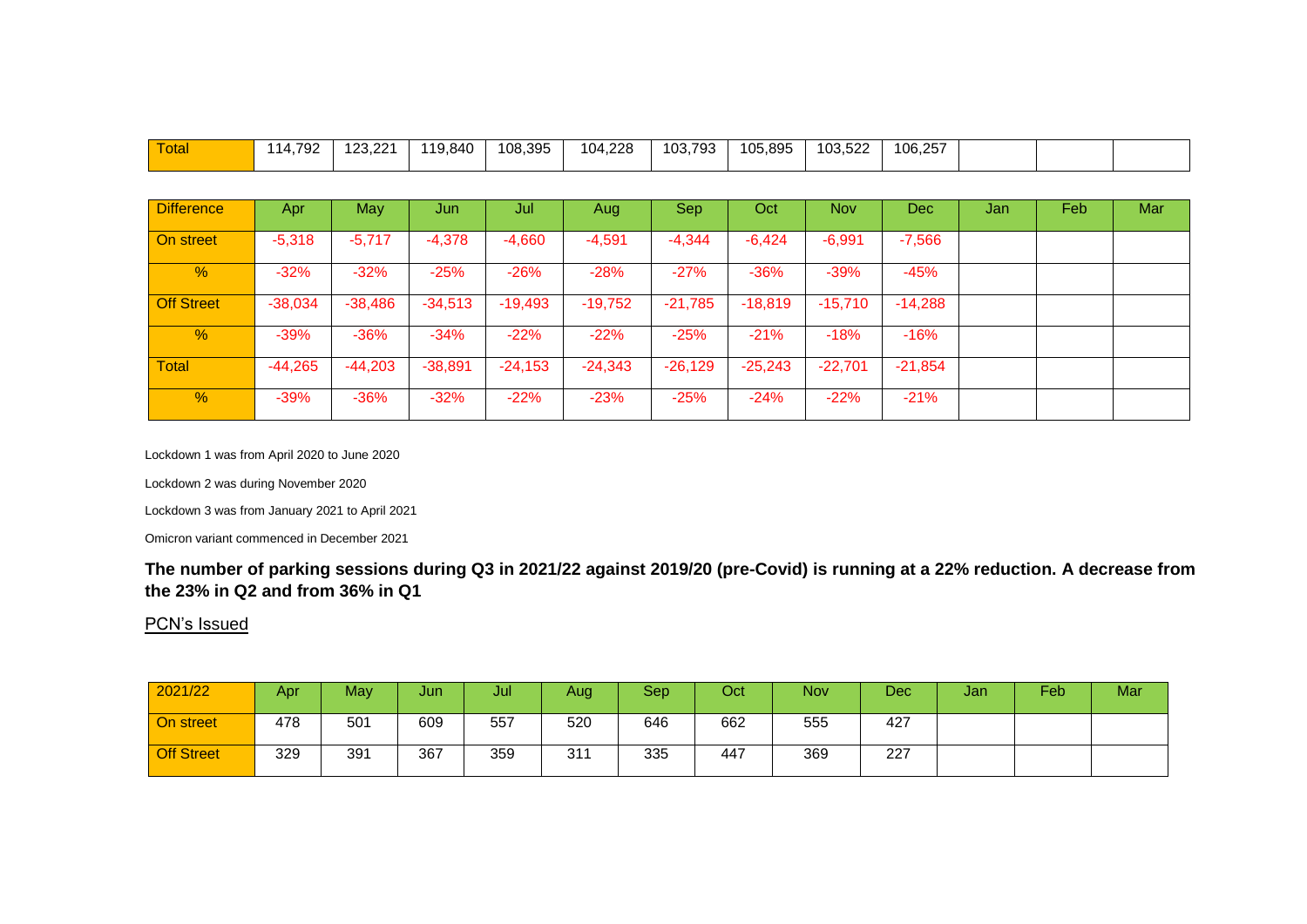| Total | 807 | 892 | 976 | 916<br>$\sim$ $\sim$ | 024<br>oo i | 98 <sup>′</sup><br>$ -$ | 109 | 924 | 654<br>~ ∪ |  |  |
|-------|-----|-----|-----|----------------------|-------------|-------------------------|-----|-----|------------|--|--|
|       |     |     |     |                      |             |                         |     |     |            |  |  |

| 2020/21           | Apr | May | Jun | Jul | Aug | <b>Sep</b> | Oct | <b>Nov</b> | Dec | Jan | Feb | Mar |
|-------------------|-----|-----|-----|-----|-----|------------|-----|------------|-----|-----|-----|-----|
| On street         |     | 135 | 128 | 522 | 379 | 475        | 422 | 558        | 628 |     |     |     |
| <b>Off Street</b> |     |     | 26  | 268 | 231 | 409        | 420 | 370        | 298 |     |     |     |
| <b>Total</b>      |     | 135 | 154 | 790 | 610 | 884        | 842 | 928        | 926 |     |     |     |

| 2019/20           | Apr  | May  | Jun  | Jul   | Aug  | <b>Sep</b> | Oct   | <b>Nov</b> | Dec | Jar | Feb | Mar |
|-------------------|------|------|------|-------|------|------------|-------|------------|-----|-----|-----|-----|
| On street         | 576  | 660  | 632  | 683   | 792  | 624        | 581   | 523        | 357 |     |     |     |
| <b>Off Street</b> | 437  | 686  | 659  | 658   | 592  | 599        | 633   | 340        | 334 |     |     |     |
| Total             | ,013 | ,346 | ,291 | 1,341 | ,384 | ,223       | 1,214 | 863        | 691 |     |     |     |

| <b>Difference</b> | <b>Apr</b> | May    | Jun    | Jul    | Aug    | Sep    | Oct    | <b>Nov</b> | Dec    | Jan | Feb | Mar |
|-------------------|------------|--------|--------|--------|--------|--------|--------|------------|--------|-----|-----|-----|
| On street         | $-98$      | $-159$ | $-23$  | $-126$ | $-272$ | 22     | 81     | 32         | 70     |     |     |     |
| $\frac{9}{6}$     | $-17%$     | $-24%$ | $-4%$  | $-18%$ | $-34%$ | 4%     | 14%    | 6%         | 20%    |     |     |     |
| <b>Off Street</b> | $-108$     | $-295$ | $-292$ | $-299$ | $-281$ | $-264$ | $-186$ | 29         | -107   |     |     |     |
| $\frac{9}{6}$     | $-25%$     | $-43%$ | $-44%$ | $-45%$ | $-47%$ | $-44%$ | $-29%$ | 9%         | $-32%$ |     |     |     |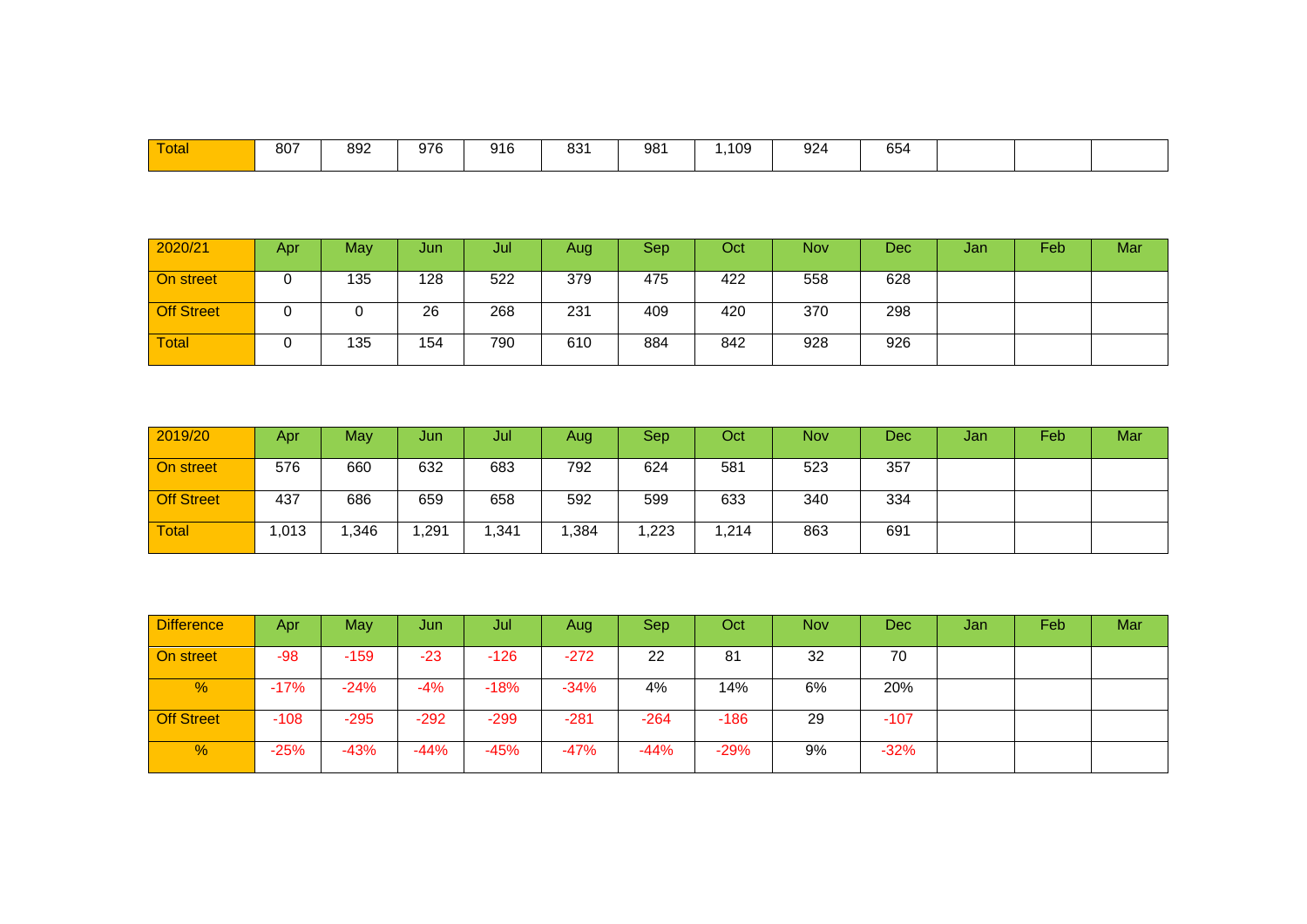| Total | $-206$ | -454   | $-315$ | $-425$ | $-553$ | $-242$ | $-105$ | 61 | $\sim$<br>-37 |  |  |
|-------|--------|--------|--------|--------|--------|--------|--------|----|---------------|--|--|
|       | $-20%$ | $-34%$ | $-24%$ | $-32%$ | $-40%$ | 20%    | 7%     | 7% | $-5%$         |  |  |

Lockdown 1 was from April 2020 to June 2020

Lockdown 2 was during November 2020

Lockdown 3 was from January 2021 to April 2021

Omicron variant commenced in December 2021

**The number of PCN's issued during Q3 in 2021/22 against 2019/20 (pre-Covid) is running at a 2% reduction. An increase from the 31% reduction in Q2 and the 26% reduction in Q1**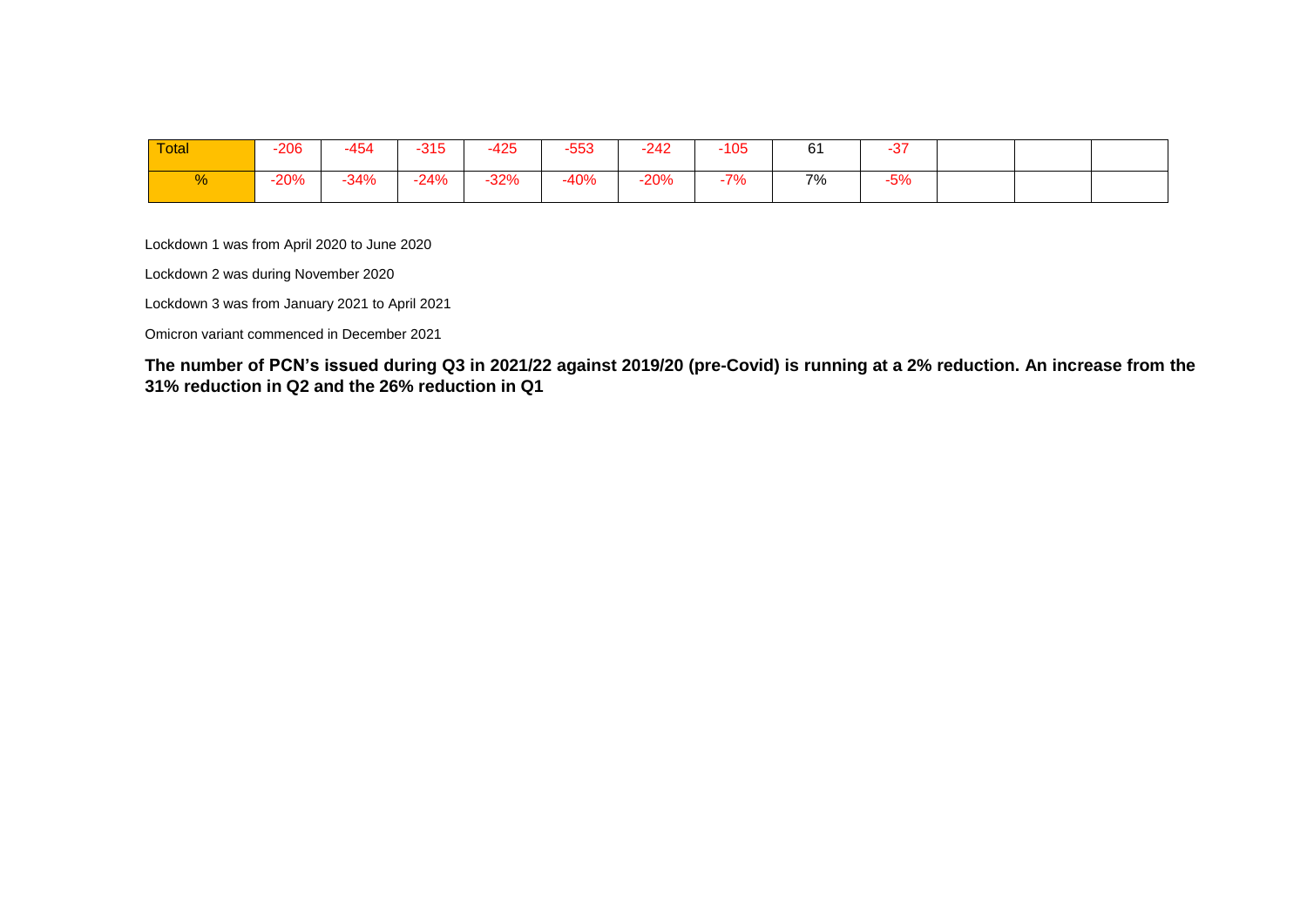# **TRO's**

# **TRO's**

Marlowes (North)

 Formal consultation has closed; our consultants (ADL) have conducted their analysis on the results and have provided their report with the recommendation to proceed to the Statutory Consultation phase

# Waterhouse Street

 Received support to propose to reduce the taxi rank from the end of the southernmost bus stop to the pedestrian crossing to be replaced with disabled bays that are restricted 3 hour maximum stay no return within 3 hours and also pay to park bays.

# Cobbets Ride, Tring

 Early stages of looking to consult on the introduction of waiting restrictions in Cobbetts Ride, Tring, as businesses park there all day preventing residents and their visitors from parking.

# Saba management & Notice Processing

- All notice processing staff are now working back in the office full time.
- All Saba Staff are encouraged to conduct two rapid flow tests a week at home
- Recruiting temporary staff for sickness cover
- No Covid cases reported

#### Council team

- Progressions including Enforcement Agent action continues, end of year reviews with both enforcement agents (Jacobs and Marston) have taken place and they have both had their contract extended for a further 2 years.
- The Council are working with the police to enforce the disabled bays and taxi rank on Marlowes as delivery drivers are parking in them whilst they collect food for delivery. JustEat have entered into discussions and will be advising their delivery drivers to park in the service yard or in the Goods Vehicle loading only bay outside KFC if they show their just Eat bag to the CEO. If no driver is seen then PCNs will be issued.
- Parking Services is looking to introduce regulation 10 PCNs A Regulation 10 Penalty Charge Notice is sent in the post to the registered keep/owner of a vehicle rather than fixed to the vehicle. We will obtain the vehicle owner's details from DVLA in order to send out a Regulation 10 notice if:
	- o our Civil Enforcement Officer attempted to serve the PCN by affixing it to the vehicle but was prevented from doing so by someone
	- $\circ$  our Civil Enforcement Officer was unable to serve the PCN due to the vehicle being driven away
	- o Regulation 10 Penalty Charge Notices have been introduced to reduce the number of evaded notices and to support CEOs. Motorists who try to prevent a PCN being served by driving away or behaving in a threatening or abusive manner towards a CEO will still receive a PCN in the post.

Improving compliance with parking regulations will contribute to improved road safety, reduce public transport journey times and less congestion.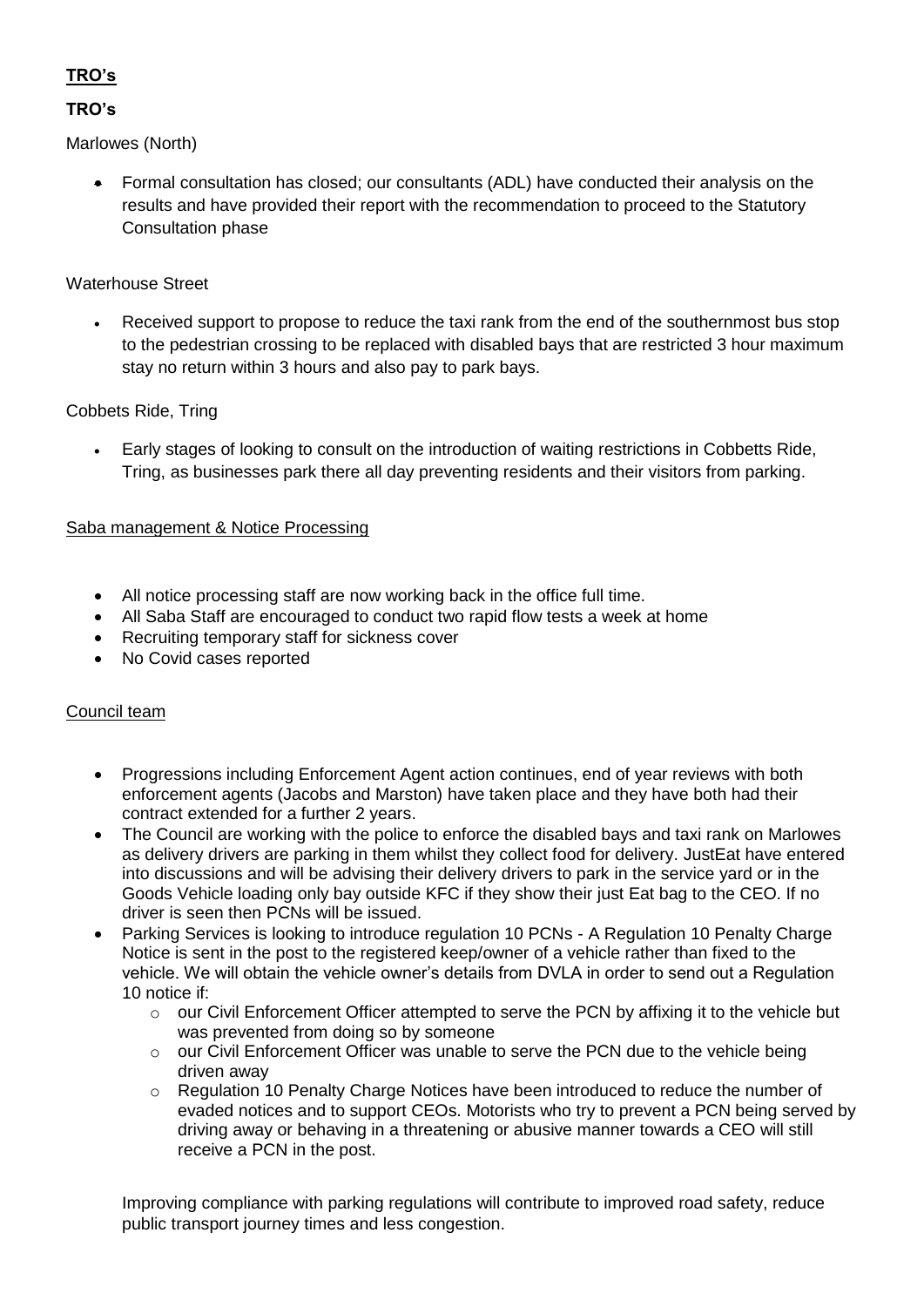The following number of PCNs were written off as the vehicles had driven away:

 $01/04/2019 - 31/03/2020 = 74$ 

 $01/04/2020 - 31/03/2021 = 163$ 

 $01/04/2021 - 30/11/2021 = 207$ 

Following a review of the cost of the system configuration and the loss of income from writing off these PCN's, we have instructed Saba to configure the system to enable the team to issue Regulation 10 PCNs and an official DBC letter has been produced to be automatically posted to the vehicle owner/keeper after PCNs issue.

# 10. **CCTV**

The CCTV refresh program is on track and we are close to concluding the second year of the program.

| <b>Proposed Upgrade/Replacement cost</b> |          |         |          |          |          |  |  |  |  |  |  |
|------------------------------------------|----------|---------|----------|----------|----------|--|--|--|--|--|--|
| Year                                     | 2020/21  | 2021/22 | 2022/23  | 2023/24  | 2024/25  |  |  |  |  |  |  |
| <b>Budget</b>                            | £148,041 | £89,958 | £108,002 | £119,072 | £139,574 |  |  |  |  |  |  |
| <b>Outstanding</b>                       | £32,055  | £89,958 | £78,058  | £113,290 | £139,574 |  |  |  |  |  |  |
| <b>Spent</b>                             | £115,986 | £0      | £29,944  | £5,782   | £0       |  |  |  |  |  |  |
|                                          |          |         |          |          |          |  |  |  |  |  |  |
| Remaining                                | £32,055  | £89,958 | £78,058  | £113,920 | £139,574 |  |  |  |  |  |  |

#### 11. **Leisure Contract**

Leisure centres at Berkhamsted and Hemel Hempstead opened on April 12 in line with the Government's easing of lockdown measures, Jarman's Park opened on 29th March 2021.

#### Weekly Attendance Data

|                        |                  | Gym             | <b>Group Ex</b> |             | <b>Swimming</b>    |          | <b>Outdoor</b> |              |              |
|------------------------|------------------|-----------------|-----------------|-------------|--------------------|----------|----------------|--------------|--------------|
| <b>Week Commencing</b> | Hemel            | <b>Berko</b>    | Hemel           | Berko       | Hemel              | Berko    | Berko 3G       | <b>Track</b> | <b>Total</b> |
| 2019/20 Average        | 132 <sup>1</sup> | 56 <sup>1</sup> | 2,898           | 816         | 1,672              | $415^2$  | N/A            | 557          | 6,546        |
| Jul - Oct 20 Average   | 1,700            | 904             | 1,875           | 612         | 846                | 477      | n/a            | 215          | 6,629        |
| 29th March 2021        | 0                | 0               | $\Omega$        | $\Omega$    | $\Omega$           | $\Omega$ | 0              | 330          | 330          |
| April Average          | 2,103            | 1,337           | $\mathbf 0$     | $\mathbf 0$ | 2,278              | 1,226    | 881            | 245          | 8,035        |
| May Average            | 1,834            | 1,662           | 1,888           | 567         | 2,337              | 1,163    | 835            | 351          | 9,389        |
| June Average           | 1,724            | 1,198           | 1,925           | 576         | 2,778              | 1,273    | 840            | 956          | 11,269       |
| <b>July Average</b>    | 1,318            | 1,004           | 1,822           | 530         | 4,235 <sub>5</sub> | 1,339    | 840            | 718          | 11,797,      |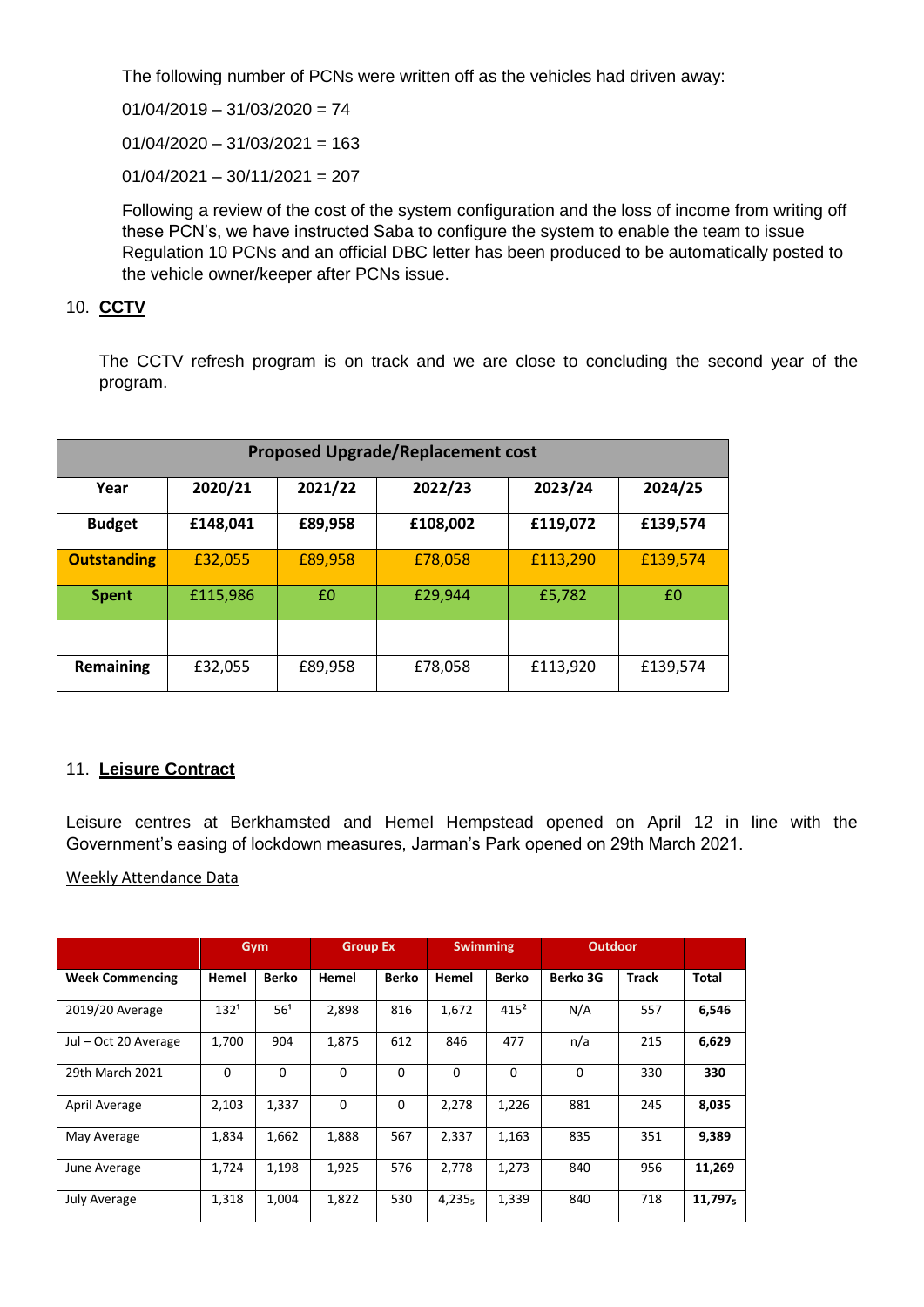| <b>August Average</b>           | 1,502 | 816             | 1,971                   | 558 | 4,668         | 1,426 | 828 | 296             | 12,065 |
|---------------------------------|-------|-----------------|-------------------------|-----|---------------|-------|-----|-----------------|--------|
| 6 <sup>th</sup> September 2021  | 1,405 | 758             | 1,918                   | 618 | 4,145         | 1,341 | 840 | 290             | 11,315 |
| 13 <sup>th</sup> September 2021 | 1,411 | 842             | 2,050                   | 636 | 3,990         | 1,366 | 840 | 630             | 11,765 |
| 20 September 2021               | 1,429 | 852             | 2,061                   | 626 | 3,952         | 1,359 | 840 | 320             | 11,439 |
| 27 September 2021               | 1,442 | 835             | 2,001                   | 623 | 3,701         | 1,361 | 840 | 350             | 11,153 |
| 04 October 2021                 | 1,427 | 863             | 2,017                   | 662 | 3,932         | 1,324 | 840 | 290             | 11,355 |
| 11 October 2021                 | 1,439 | 804             | 1,997                   | 628 | 3,835         | 1,308 | 840 | 320             | 11,171 |
| 18 October 2021                 | 1,414 | 857             | 1,934                   | 607 | 3,784         | 1,338 | 840 | 320             | 11,094 |
| 25 October 2021                 | 1,220 | 790             | 1,766                   | 599 | 3,975         | 1,369 | 840 | 290             | 10,849 |
| 01 November 2021                | 1,412 | 908             | 2,049                   | 653 | 3,737         | 1,306 | 840 | 320             | 11,225 |
| 08 November 2021                | 1,405 | 887             | 2,039                   | 610 | 3,922         | 1,323 | 840 | 291             | 11,317 |
| 15 November 2021                | 1,474 | 896             | 2,027                   | 627 | 3,661         | 1,316 | 840 | 302             | 11,143 |
| 22 November 2021                | 1,305 | 864             | 1,931                   | 608 | 3,440         | 1,232 | 840 | 290             | 10,510 |
| 29 November 2021                | 1,248 | 803             | 1,741                   | 603 | 3,336         | 1,186 | 840 | 290             | 10,047 |
| 6 December 2021                 | 1,082 | 686             | 1,740                   | 526 | 3,123         | 1,206 | 840 | 290             | 9,493  |
| 13 December 2021                | 1,007 | 782             | 1,555                   | 483 | 3,250         | 1,152 | 840 | 290             | 9,359  |
| 20 December 2021                | 675   | 447             | 945                     | 314 | 2,431         | 276   | 154 | 290             | 5,532  |
| 27 December 2021                | 567   | 553             | 660                     | 158 | 1,633         | 568   | 55  | $\mathbf 0$     | 4,194  |
| 03 January 2022                 | 1,272 | 904             | 1,868                   | 611 | 3,883         | 1,380 | 858 | 290             | 11,066 |
| 10 January 2022                 | 1,036 | 666             | 1,543                   | 573 | 2,968         | 1,157 | 918 | 300             | 9,161  |
|                                 |       |                 |                         |     |               |       |     |                 |        |
| Average Attendance              | 1,471 | 972             | 1,838                   | 562 | 3,415         | 1,248 | 807 | 409             | 9,944  |
| Direction of Travel             | Ψ     | $\blacklozenge$ | $\overline{\mathbf{v}}$ | ↑   | $\rightarrow$ | 个     | 个   | $\blacklozenge$ | 个      |

<sup>1</sup> The gym attendance report for 2019/20 is for scanned membership cards, which obviously show much lower than they were (due to scanning card and holding door open for friend/magnets either not being installed or not working on doors to control access). Whereas the stats between lockdowns are now accurate due to customers having to book their sessions so unfortunately a direct comparison is not available.

<sup>2</sup> Berkhamsted public swim sessions appear higher now than Pre Covid, this is due to additional public pool space at Berkhamsted as their school swimming lessons haven't yet returned in their entirety yet (for example Egerton Rothesday having approx. 5 hours per week pre lockdown and not yet returning, giving 150 additional public swim spaces at present each week)

₅ Outdoor swimming pool opens

# **Leisure Modernisation – Berkhamsted Leisure Centre**

- Work continues on the Berkhamsted Sports Centre project developing the design, site options and business planning.
- Consultation has commenced with various stakeholders, including Everyone Active, and other local stakeholders.